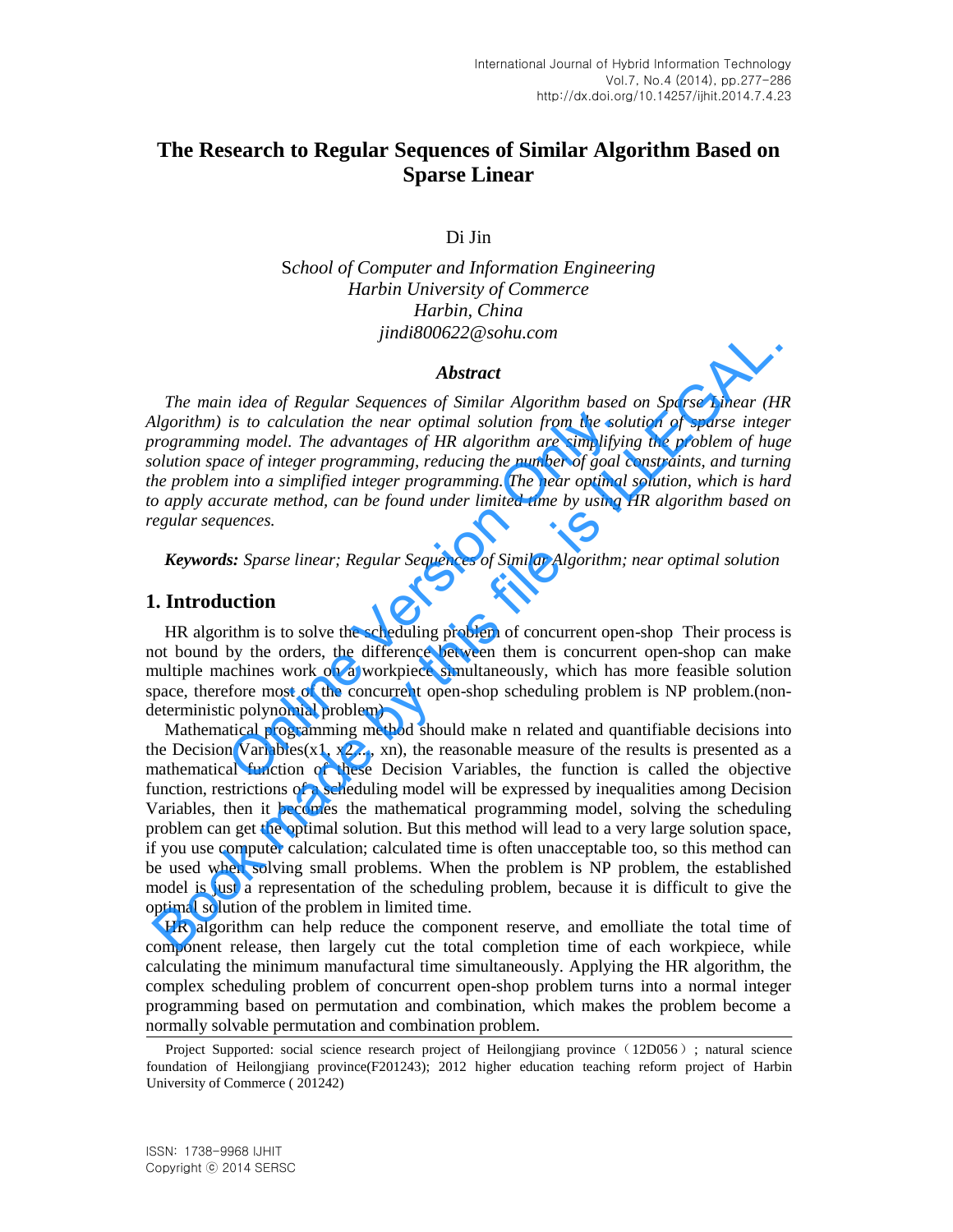In this paper, the executive procedure of the HR algorithm has been researched, and the error, application and practice value of the HR algorithm have bee proved.

# **2. The Executive Procedure of HR Algorithm**

The executive procedure of HR algorithm is to make the integer programming model of scheduling concurrent open-shop model sparse, and then calculate its solutions. After processing the solutions, the machines process the workpiece followed the order which is determined by the rules based on the processed solutions. The order of executive order is as Figure 2.1.



**Figure 2.1. Order of Executive** 

The specify phrases of HR algorithm are as following:

(1)Establishing the Integer Programming Model for a Scheduling Problem.

(2)Making the Built Integer Programming Model sparse

(3)Sbustitution the Process-Time Matrix into Sparse Linear

(4)Processing the Solution of Sparse Linear Model by Ordering Workpiece finished time-

Cj from small to large.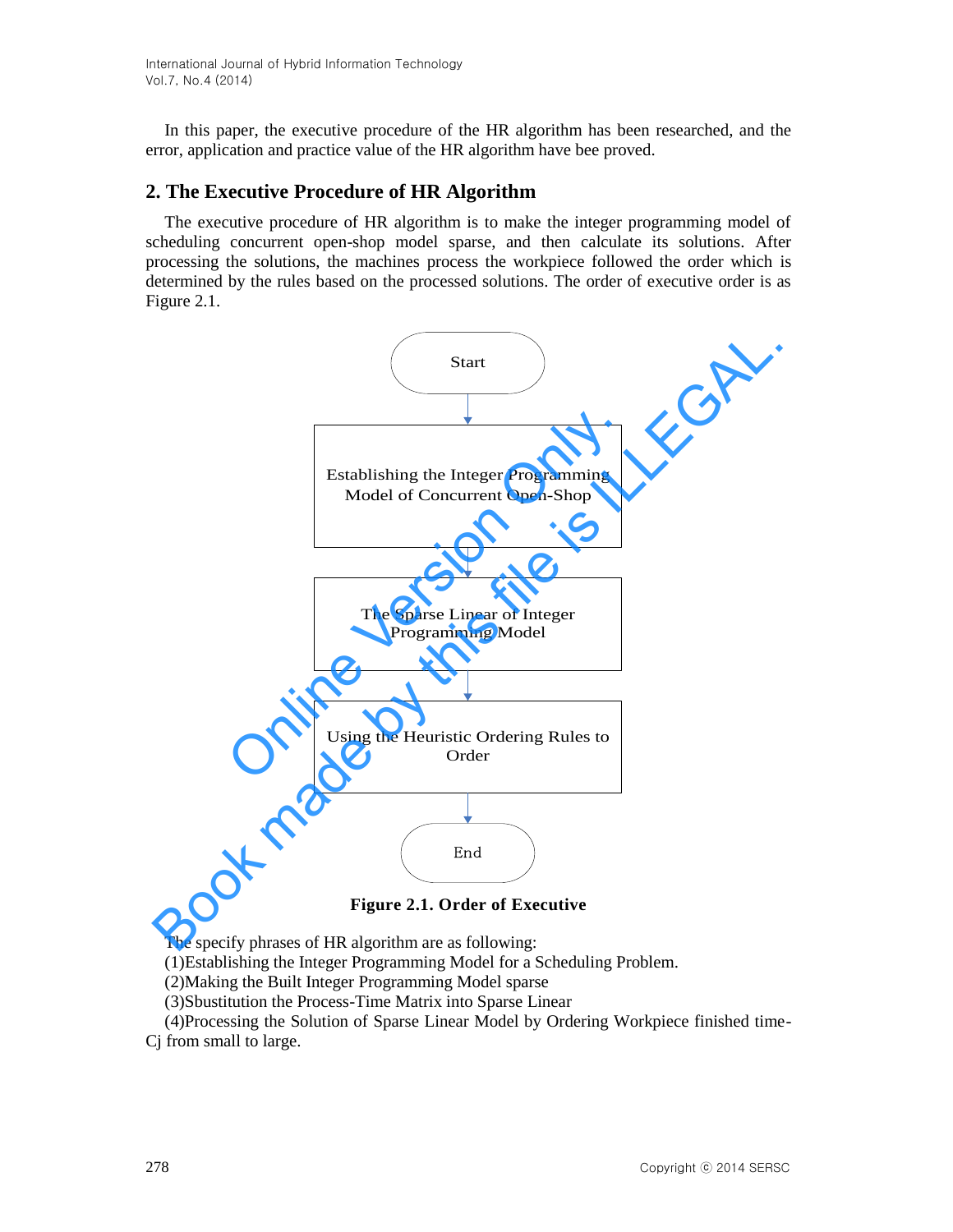(5)Processing the workpiece in each machine-i by the above order, wrokpiece with little completion time will be processed firstly, so the manchines are full of use with no leisure time.

(6)If the machine finishes the processing, that machine is released as waiting condition, and searching the workpiece which features the least completion time in unprocessed workpieces.

(7)To ensure the last workpiece has the less completion time, the less completion- time workpiece should be drawed out from the interrupted mahcines, if in prepared machine, the existence of interrupted machine is ture.

(8)The machine and processing procedure will stop as the processing of all workpiece has been finished.

The phrases  $(1)$  to  $(3)$  are the pre-processing phrase of algorithm, and the phrases  $(4)$  to  $(7)$ are ordering phrase. Phrase (2)-the resolution to interrupted machin refers to LPT (Longest processing time first), a practice sample of Gantt chart compasion in Figure 2.2 and Figure 2.3 is LPT rule applied and no LPT rule applied respectively. From the compasion of the scheduling Gantt chart of 4 machines and 3 workpieces in Figures, the LPT rules can reduce the machine waiting time during ordering process. The process figure of ordering part of HR algorithm is as Figure 2.4.



**Figure 2.2. The Application of LPT Rules**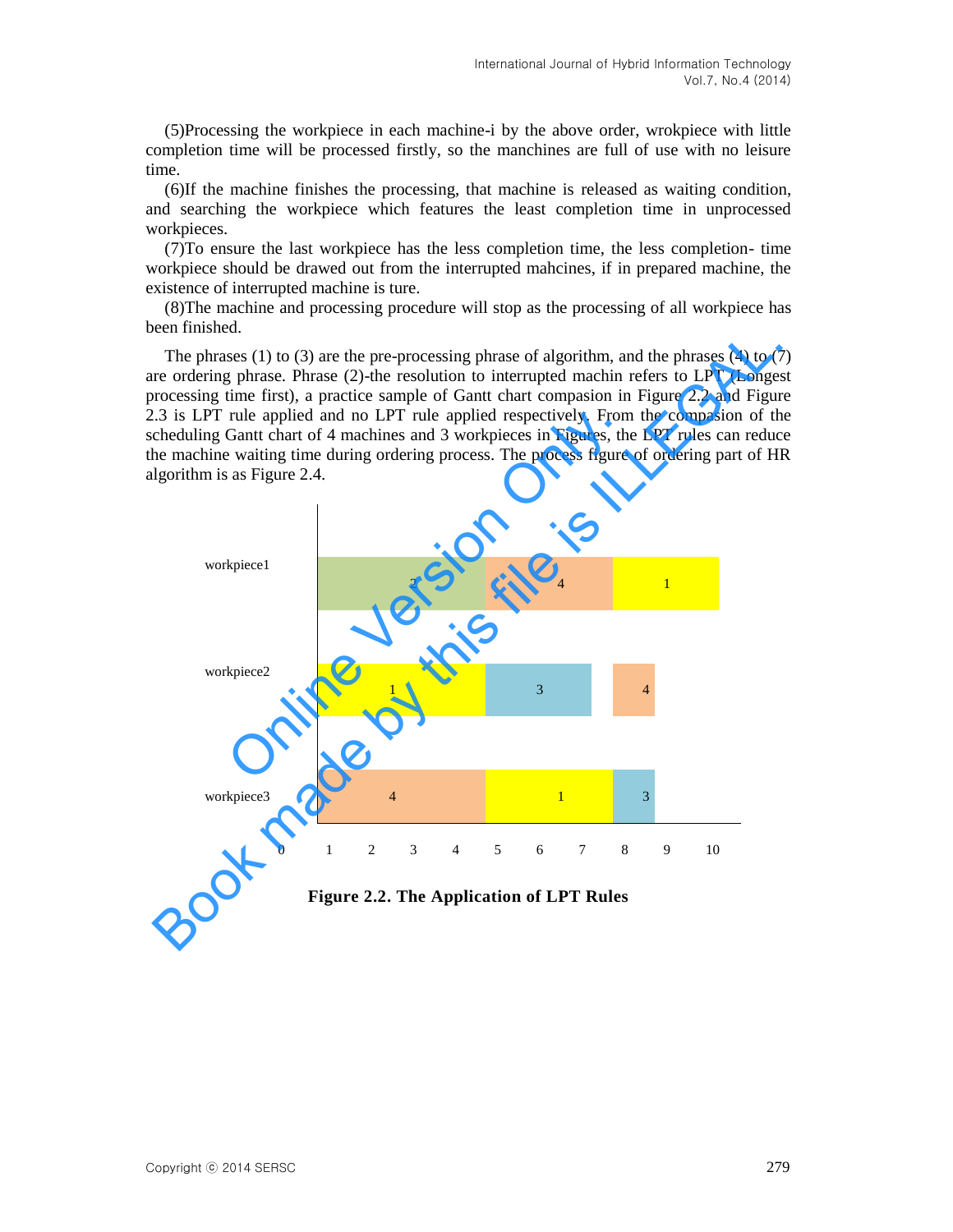International Journal of Hybrid Information Technology Vol.7, No.4 (2014)



**Figure 2.3. The No Application of LPT Rules** 

# **3. The Algorithm Error**

HR algorithm is an approximate algorithm based on sparse linear, and error, which are allowed to NP problem, exist between the solutions gotten from it and optimal solutions. In this section, the error between minimum manufacture time of HR algorithm solved and total completion time of workpieces will be calculated, and the worst performance of HR algorithm will also count out. In scheduling problem, the error refers to the variances between solutions gotten from HR algorithm and optimal solutions, which can reflect the deviation situation. Its value fluctuate around 1, the closer to 1, the better the algorithmic solution. The ratio of HR algorithm solution and optimal solution under worst condition refers to maximum error, which is usually bigger than 1 or equal to 1. If the maximum error is small and its value is closer to 1, the stability of the algorithm is predicted more reliable and the solution gotten from algorithm is closer to optimal solution. 1 2 3 4 5 6 7 8 9<br> **Figure 2.3. The No Application of LPT Rule**<br> **gorithm Error**<br> **Figure 2.3. The No Application of LPT Rule**<br> **gorithm Error**<br> **Error**<br> **Example 1** and the solutions gotten from it and<br>
the error between **Book manufation 3**<br>**Book made by the SCAL CONDIGATION** of  $\sum F^{in}$ ,  $\sum F^{in}$  and  $\sum F^{in}$  and  $\sum F^{in}$  and  $\sum F^{in}$  and  $\sum F^{in}$  and  $\sum F^{in}$  and  $\sum F^{in}$  and  $\sum F^{in}$  and  $\sum F^{in}$  and  $\sum F^{in}$  and  $\sum F^{in}$  and  $\sum F^{in}$ 

Variable quantities will be defined. F refers to optimal completion solution of concurrent open-shop' scheduling problem, workpiece total completion time and optimal solution refers

to  $\sum F$ .

Near optimal solution of completion time of scheduling concurrent open-shop by using HR

algorithm refers to  $F^{HR}$ , completion time and near optimal solution refers to  $\sum F^{HR}$ .

 $c_j^H$  refers completion time of workpiece j under optimal solution.

 $c_j^0$  refers to completion time of workpiece j by using the integer programming.

 $c_{ij}^{\circ}$  refers to completion time of workpiece j on machine i by using the integer programming.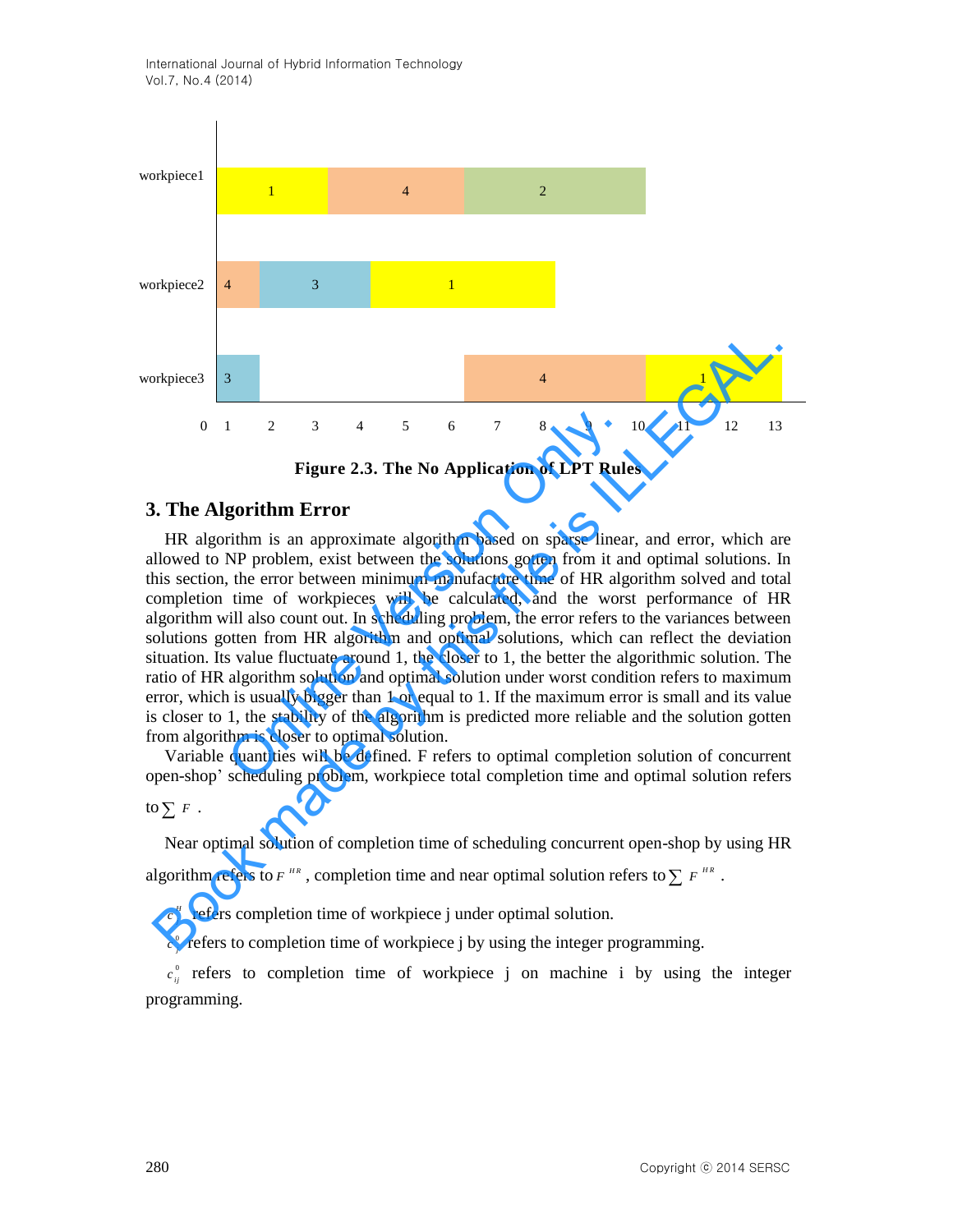

**Figure 2.4. The Flow Diagram Ordering Part of HR Algorithm** 

 $c_j^{\mu}$  refers to completion time of workpiece j by using the HR algorithm.

 $c_{ij}^H$  refers to completion time of workpiece j on machine i by using the HR algorithm.

*c a* refers to the maximum error of completion time by using HR algorithm.

*t a* refers to the maximum error of total completion time.

The  $F^{HR} \le a_c *F$  and  $\sum F^{HR} \le a_t * \sum F$  are proved from reasoning, the value of  $a_c$  and *t a* will be supplied. The ratio of worst condition and optimal solution of HR algorithm will be calculated out.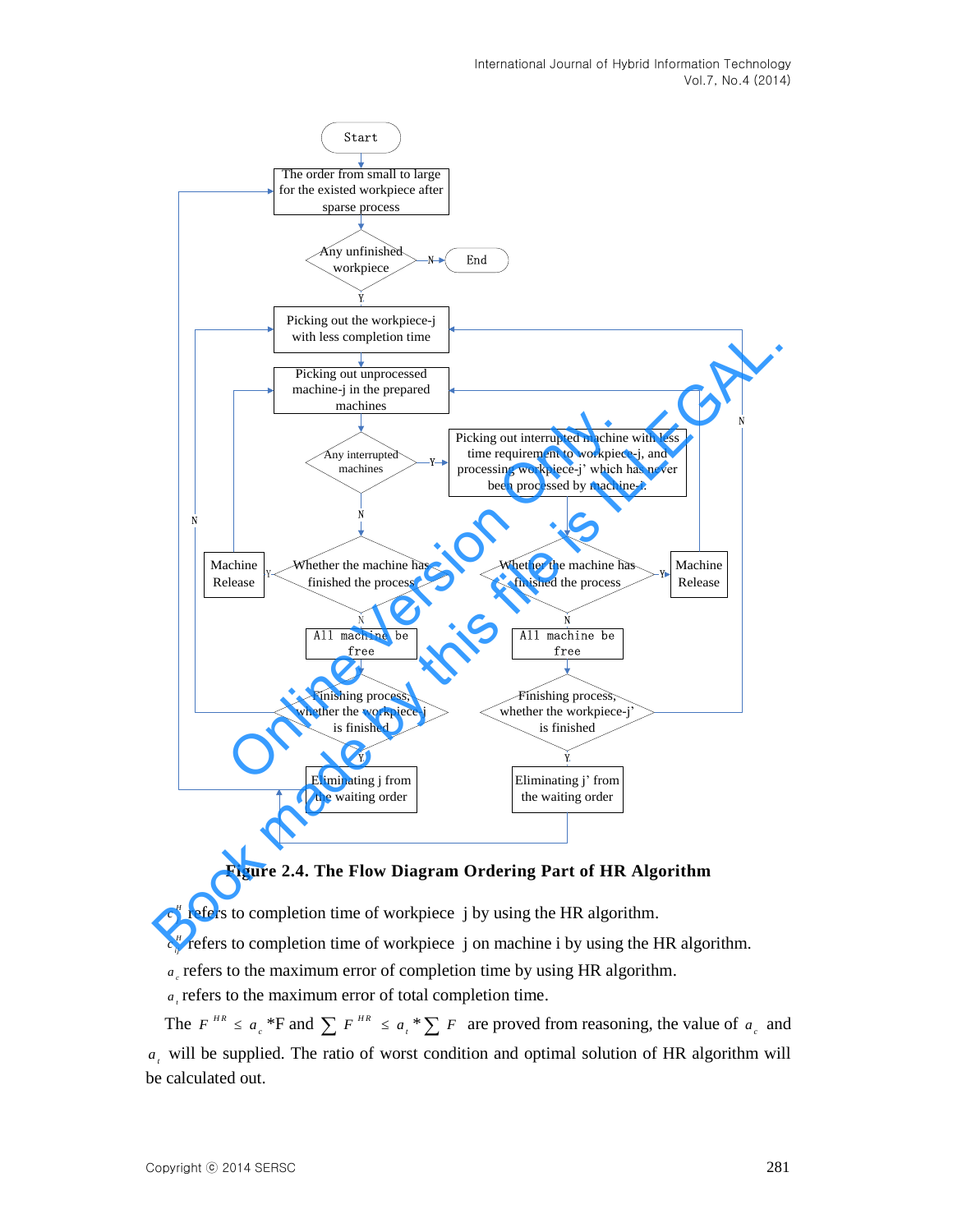International Journal of Hybrid Information Technology Vol.7, No.4 (2014)

The reasoning calculative process as following:

As machines have no leisure time in HR algorithm, which means the machine is running all the time and the processing can be interrupted, so the formula 3-1 is proved, which says that the completion time of workpiece j on the machine i is equal to all workpiece's total processing time before workpiece j on the machine j. The formula 3-2 can be figured out from the formula 3-1.

$$
c_{ij}^H = \sum_{k=1}^j p_{ik} \tag{3-1}
$$

$$
\sum_{k=1}^{j} p_{ik} c_{ik}^0 \ge \frac{1}{2} \left[ \left( \sum_{k=1}^{j} p_{ik} \right)^2 + \sum_{k=1}^{j} p_{ik}^2 \right] \ge \frac{1}{2} \left( c_{ij}^H \right)^2
$$
\nFrom all the  $k \le j$ ,  $i \in \{1, 2, ..., m\}$ , we can be the inequality:

\n
$$
c_{ik}^0 \le c_k^0 \le c_j^0
$$
\n
$$
\frac{1}{2} \left( c_{ij}^H \right)^2 \le \sum_{k=1}^{j} p_{ik} c_j^0
$$
\n70 all the  $j \in N$ ,  $i \in (1...m)$ , we can get following from formula 3-1 and 3-4:

\n
$$
c_j^0 \ge \frac{1}{2} c_{ij}^H
$$
\n
$$
c_j^H = \max_{i=1, 2, ..., m} \left\{ c_{ij}^H \right\}
$$
\n70 all the  $j \in N$  we can get from formula 3-6:

\n
$$
c_j^0 \ge \frac{1}{2} c_j^H
$$
\n
$$
c_j^0 \ge \frac{1}{2} c_j^H
$$
\nThe inequality has been proved:

\n
$$
c_j^0 \le c_j
$$
\nThe reasoning process is as following:

\nFor the left inequality of formula 3-2,

From all the  $k \leq j$ ,  $i \in \{1, 2, ..., m\}$ , we can be the inequality:

$$
c_{ik}^0 \leq c_k^0 \leq c_j^0 \tag{3-3}
$$

From all the 
$$
k \le j
$$
,  $i \in \{1, 2, ..., m\}$ , we can be the inequality:  
\n
$$
c_{ik}^{0} \le c_{k}^{0} \le c_{j}^{0}
$$
\n
$$
\frac{1}{2} (c_{ij}^{H})^{2} \le \sum_{k=1}^{j} p_{ik} c_{j}^{0}
$$
\nTo all the  $j \in N$ ,  $i \in (1...m)$ , we can get following from formula 3-1 and 3-4:  
\n
$$
c_{j}^{0} \ge \frac{1}{2} c_{ij}^{H}
$$
\n
$$
c_{j}^{H} = \max_{i=1,2,...,m} \{c_{ij}^{H}\}
$$
\n(3-6)  
\nTo all the  $j \in N$  we can get from formula 3-6:  
\n
$$
c_{j}^{0} \ge \frac{1}{2} c_{j}^{H}
$$
\n(3-7)

To all the  $j \in N$ ,  $i \in (1...m)$ , we can get following from formula 3-1 and 3-4:

$$
c_j^0 \ge \frac{1}{2} c_{ij}^H
$$
 (3-5)

$$
c_j^H = \max_{i=1,2,...,m} \left\{ c_{ij}^H \right\}
$$
 (3-6)

To all the  $j \in N$  we can get from formula 3-6:

$$
c_j^0 \ge \frac{1}{2} c_j^H \tag{3-7}
$$

The inequality has been proved:

$$
c_j^0 \le c_j \tag{3-8}
$$

The reasoning process is as following: For the left inequality of formula 3-2,

 $\overline{2}$ 

$$
\sum_{k=1}^{j} p_{ik} c_{ik}^{0} \ge \frac{1}{2} \left[ \left( \sum_{k=1}^{j} p_{ik} \right)^{2} + \sum_{k=1}^{j} p_{ik}^{2} \right]
$$
\n(3-9)

Value of  $P_{ik}$  is fixed, and value of  $\sum_{n=1}^{\infty} p_{ik} c_{ik}^0$ 1 *ik ik k p c*  $\sum_{k=1} p_{ik} c_{ik}^0$  is the value of  $\frac{1}{2} \left| \left( \sum_{k=1} p_{ik} \right) \right| + \sum_{k=1} p_{ik}^2$ 1  $\bigcup$   $k=1$ 1  $2\left( \left( \begin{array}{c} \sum_{k=1}^{\infty} P_{ik} \end{array} \right) \right)$   $\sum_{k=1}^{\infty} P_{ik}$  $p_{ik}$ <sup> $\vert$ </sup> +  $\sum p$  $\left[\left(\sum_{k=1}^{j} p_{ik}\right)^{2} + \sum_{k=1}^{j} p_{ik}^{2}\right].$  $\left[\begin{array}{ccc} \mathbf{z} & \mathbf{r} & \mathbf{r} & \mathbf{r} \\ \mathbf{k} & \mathbf{r} & \mathbf{r} \end{array}\right]$   $\left[\begin{array}{c} \mathbf{z} & \mathbf{r} & \mathbf{r} \\ \mathbf{k} & \mathbf{r} \end{array}\right]$  $\sum^{\prime} P_{ik}$  +  $\sum^{\prime} P_{ik}^2$  .

So only need to prove: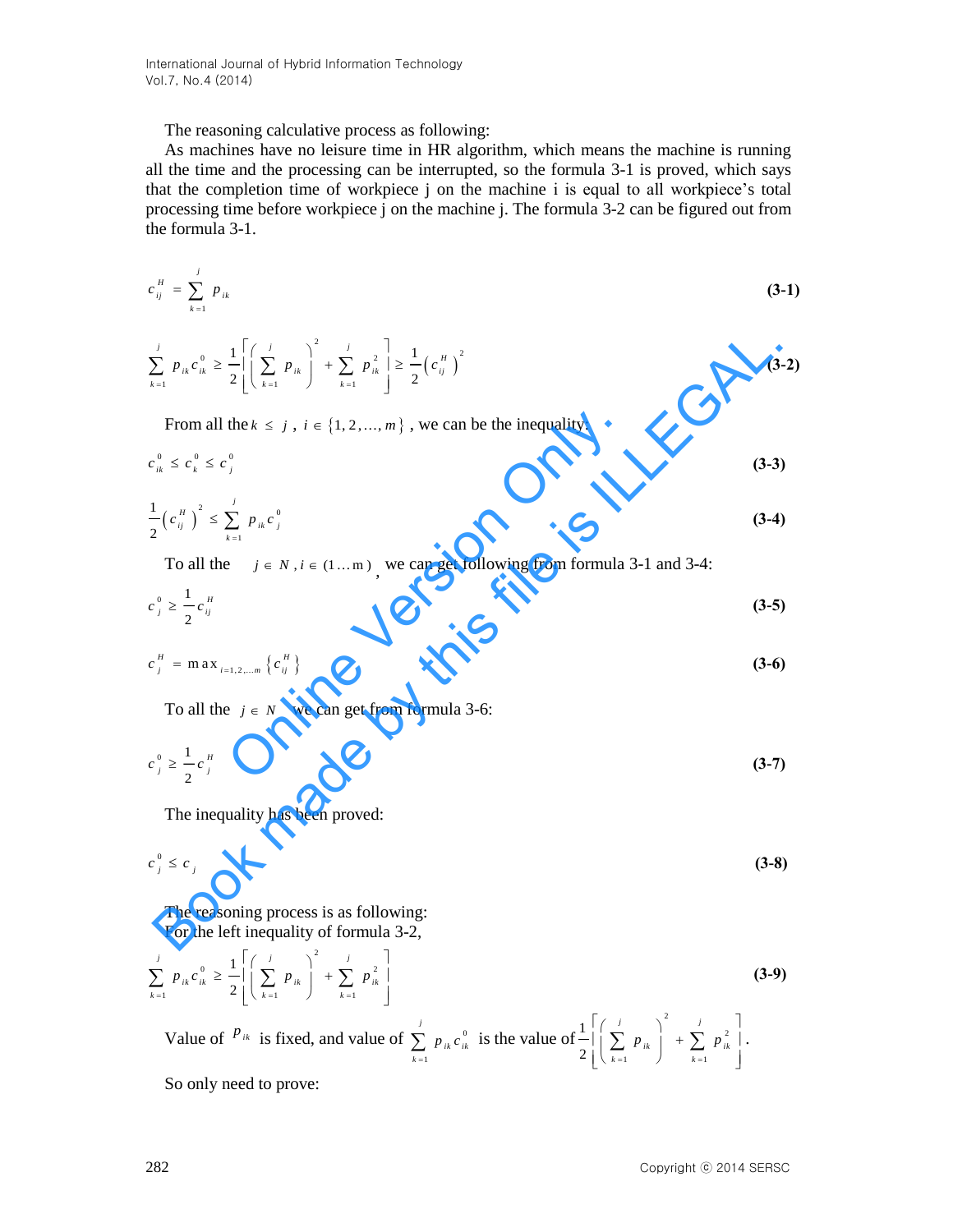$$
\sum_{k=1}^{j} p_{ik} c_{ik}^{0} - \frac{1}{2} \left[ \left( \sum_{k=1}^{j} p_{ik} \right)^{2} + \sum_{k=1}^{j} p_{ik}^{2} \right] \ge 0
$$
\n(3-10)

Then the formula 3-8 has been proved. Due to

$$
c_j \geq \sum_{k=1}^j p_{ik} \tag{3-11}
$$

There is:

$$
\sum_{k=1}^{j} p_{ik} c_j \ge \sum_{k=1}^{j} p_{ik} \times \sum_{k=1}^{j} p_{ik} = \left(\sum_{k=1}^{j} p_{ik}\right)^2
$$
 (3-12)

Only need to prove:

$$
\sum_{k=1}^{j} p_{ik} c_j \ge \sum_{k=1}^{j} p_{ik} \times \sum_{k=1}^{j} p_{ik} = \left(\sum_{k=1}^{j} p_{ik}\right)^2
$$
\n(3-12)

\nOnly need to prove:

\n
$$
\left(\sum_{k=1}^{j} p_{ik}\right)^2 - \frac{1}{2} \left[\left(\sum_{k=1}^{j} p_{ik}\right)^2 + \sum_{k=1}^{j} p_{ik}^2\right] \ge 0
$$
\n(3-13)

\nAlso:

\n
$$
\frac{1}{2} \left[\left(\sum_{k=1}^{j} p_{ik}\right)^2 - \sum_{k=1}^{j} p_{ik}^2\right] \ge 0
$$
\n(3-14)

\nThe formula 3-8 has been proved, and as the  $p_{ik}$  is the integer larger than zero. From mathematical induction, formula 3-15 can be proved if  $j \ge 1$ ,

\n
$$
\left(\sum_{n=1}^{j} x_n\right)^2 - \sum_{n=1}^{j} x_n^2 \ge 0
$$
\n(3-15)

\nThe inequality formula 3-8 can be proved from inequality formula 3-15 and 3-14, also, from the formula 3-7 and 3-8, the following formula can be induced:

\n
$$
c_j \ge \frac{1}{2} c_j^{\frac{n}{j}}
$$
\n(3-16)

\nThe maximum error of manufacture period of HR algorithm-  $a_{\ell}$  is 2, due to  $F = \max_{j=1,2,\ldots,n} \{c_j\}$ ,  $F^{\frac{n}{B}} = \max_{j=1,2,\ldots,n} \{c_j^{\frac{n}{B}}\}$  and  $2F^{\ge} FHR$  gotten from formula 4-16. In

Also:

$$
\frac{1}{2}\left[\left(\sum_{k=1}^{j} P_{ik}\right)^2 - \sum_{k=1}^{j} P_{ik}^2\right] \ge 0
$$
\n(3-14)

The formula 3-8 has been proved, and as the  $p_{ik}$  is the integer larger than zero. From mathematical induction, formula 3-15 can be proved if  $j \ge 1$ ,

$$
\left(\sum_{n=1}^{j} x_n\right)^2 - \sum_{n=1}^{j} x_n^2 \ge 0
$$
\n(3-15)

The inequality formula 3-8 can be proved from inequality formula 3-15 and 3-14, also, from the formula 3-7 and 3-8, the following formula can be induced:

$$
c_j \geq \frac{1}{2} c_j^{\mu} \tag{3-16}
$$

The maximum error of manufacture period of HR algorithm-  $a_c$  is 2, due to  $F = \max_{j=1, 2, \dots, n} \left\{ c_j \right\}$ ,  $F^{HR} = \max_{j=1, 2, \dots, n} \left\{ c_j^H \right\}$  and  $2F \ge FHR$  gotten from formula 4-16. In

HR algorithm, the maximum error of total completion time- $a_i$  is 2m, and according to formula 3-16,  $2m \sum F \ge \sum F^{HR}$  can be obtained, m is the number of machine. The conclusion is that, in HR algorithm, the maximum error of manufacture period is 2, and the maximum error of total completion time is 2m.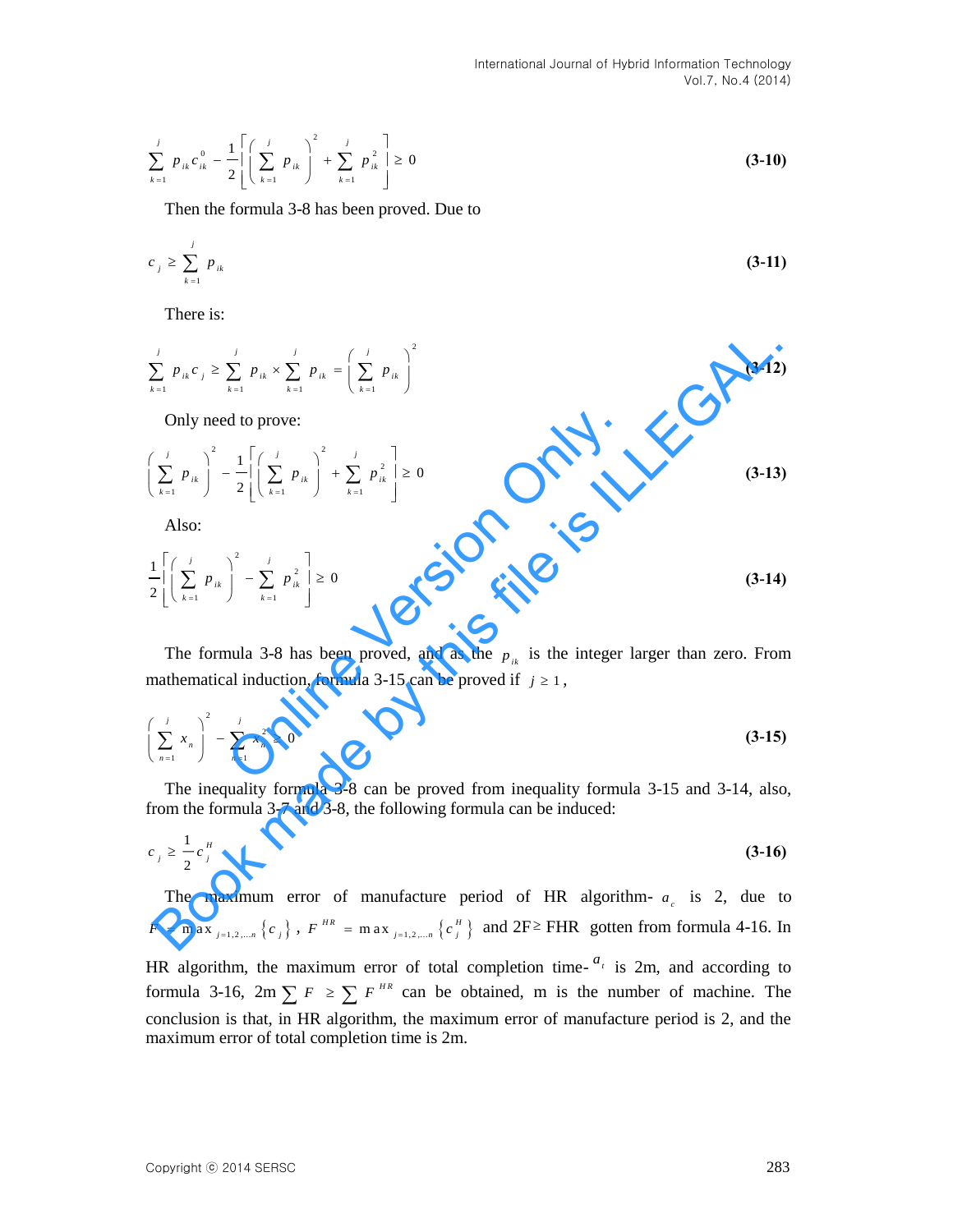# **4. Conclusion**

In this paper, the HR algorithm can be used to solve the scheduling problem of concurrent open-shop; also, the calculation flow and algorithmic ordering process have been presented. According to the calculation and demonstration, the maximum error of manufacture period of HR algorithm- $a_c$  is 2, the maximum error of total completion

time  $-a_i$  is 2m (m is the number of machine).

### **References**

- [1] J. Di, M.Yanmin, F. ZhiPeng and F. Xiaolin, "A RFID Anti-collision Algorithm Based on Multithread Regressive-style Binary System", 2012 International Conference on Measurement, Information and Control, **(2012)**, pp. 365-369.
- [2] Q. Y. Dai, R. Y. Zhong, M. L. Wang, X. D. Liu and Q. Liu, "J.RFID-enable Real-time Multi-experiment Training Center Management System", IJAST, vol. 7, **(2009)**, pp. 27-48.
- [3] M.-Y. Chen, C. N. Yang and C.- S. Laih, "J. Authorized Tracking and Tracing for RFID", IJSIA, vol. 1, no. 1, **(2007)**, pp. 1-14.
- [4] B. King and X. Zhang, "Applying RFID to Secure the Pharmaceutical Supply Chain", IJSIA, vol. 1, no.2, **(2007)**, pp. 71-84.
- [5] Y. M. Ma and D. Jin, "Anti-collision Algorithm Based on Multi-threaded RFID Lock Position", International Journal of Hybrid Information Technology, vol. 6, no. 3, **(2013)**, pp. 95-104.
- [6] M. Modarres and M. Ghandehari, "Applying Circular Coloringto Open Shop Scheduling" Scientia Iranica, vol. 15, no. 5, **(2008)**, pp. 652-660.
- [7] S. Ghosh and D. R. Nagi, "Batch Splitting in an Assembly Scheduling Environment", Production Economics, vol. 105, no. 2, **(2007)**, pp. 372–384.
- [8] R. L. Graham, E. L. Lawler, J. K. Lenstra and A. H. G. Rinnooy Kan, "Optimization and Approximation in Deterministic Sequencing and Scheduling", A Survey. Annals of Discrete Mathematics, vol. 5, **(1979)**, pp. 287–326.
- [9] C. S. Sung and H. A. Kim, "A Two-stage Multiple-Machine Assembly Scheduling Problem for Minimizing Sum of Completion Times", Production Economics, vol. 113, **(2008)**, pp. 1038–1048.
- [10] T. Gonzale and S. Sahni, "Open Shop Scheduling to Minimize Finish Time", Journal of the Assooauon for Computing Machiner, vol. 23, no. 4, **(1976)**, pp. 665-679.
- [11] M. Mastrolilli, M. Queyranne, A. S. Schulz, O. Svensson and N. A. Uhan, "Minimizing the Sum of Weighted Completion Times in a Concurrent Open Shop", Operations Research Letters, ,vol. 38, no. 5, **(2003)**, pp. 405–412 enen, C. - N. Tang and C.- 3. Lam, J. Authorized Tracking and Tracing<br>
1, pp. 1-14.<br>
and X. Zhang, "Applying RFID to Secure the Pharmaceutical Supply<br>
pp. 71-84.<br>
and D. Jin, "Anti-collision Algorithm Based on Multi-thread 1 D. E., S. T. and T. E. Heren, and T. A. Kim J. S. E. I. and O. This file is ILLEGAL (2012), pp. 363-50, pp. 363-60, pp. 363-60, pp. 37. This Fig. California (2012). The income of Neumannia Conference on Measurement, Info
- [12] G. T. Wang and C. E. Cheng, "Customer Order Scheduling to Minimize Total Weighted Completion Time", Omega, vol. 35, no. 5, **(2005)**, pp 409–416.
- [13] M. Queyranne, "Structure of a Simple Scheduling Polyhedron. Mathematical Programming", vol. 58, **(1993)**, pp. 263-285.
- [14] A. S. Schulz, "Scheduling to Minimize Total Weighted Completion Time: Performance Guarantees of LP-Based Heuristics and Lower Bounds", Computer Science, vol. 1084, **(1995)**, pp. 301-315.
- [15] P. C. Gilmore and R. E. Gomory, "A linear Programming Approach to the Cutting-stock Problem", Operations Research, vol. 9, no. 6, **(1961)**, pp. 849–859.
- [16] L.-H. Su, F.-D. Chou and W-C Ting, "Minimizing Makespan in a Two-stage System with Flowshop and Open Shop", Computers & Industrial Engineering, vol. 49, **(2005)**, pp. 520-536
- [17] R. C. Leachman and A. Gascon, "A Heuristic Scheduling Policy for Multi-item, Single-machine Production Systems with Time-varying, Stochastic Demands", Management Science, vol. 34, no.3, **(1998)**, pp. 337-340.
- [18] A. B. Keha, K. Khowala and J. W. Fowler, "Mixed Integer Programming Formulations for Single Machine Scheduling Problems", Computers & Industrial Engineering, vol. 56, no. 1, **(2009)**, pp. 357–367.
- [19] B. Naderi, S. M. T. Fatemi Ghomi, M. Aminnayeri and M. Zandieh, "Scheduling Open Shops with Parallel Machines to Minimize Total Completion Time", Journal of Computational and Applied Mathematics, vol. 235, no. 5, **(2011)**, pp. 1275-1287.
- [20] M. Queyranne and M. Sviridenko, "A (2+ε)-Approximation Algorithm for the Generalized Preemptive Open Shop Problem with Minsum Objective", Journal of Algorithms, vol. 45, no. 2, **(2002)**, pp. 202-212.
- [21] J. F. Lin and S. J. Chen, "Scheduling Algorithm for Nonpreemptive Multi Processor Tasks", Computers Math, vol. 28, no. 4, **(1994)**, pp. 85-92.
- [22] T. A, Roemer and R. Ahmadi, "The Complexity of Scheduling Customer Orders", INFORMS, Dallas, **(1997)**.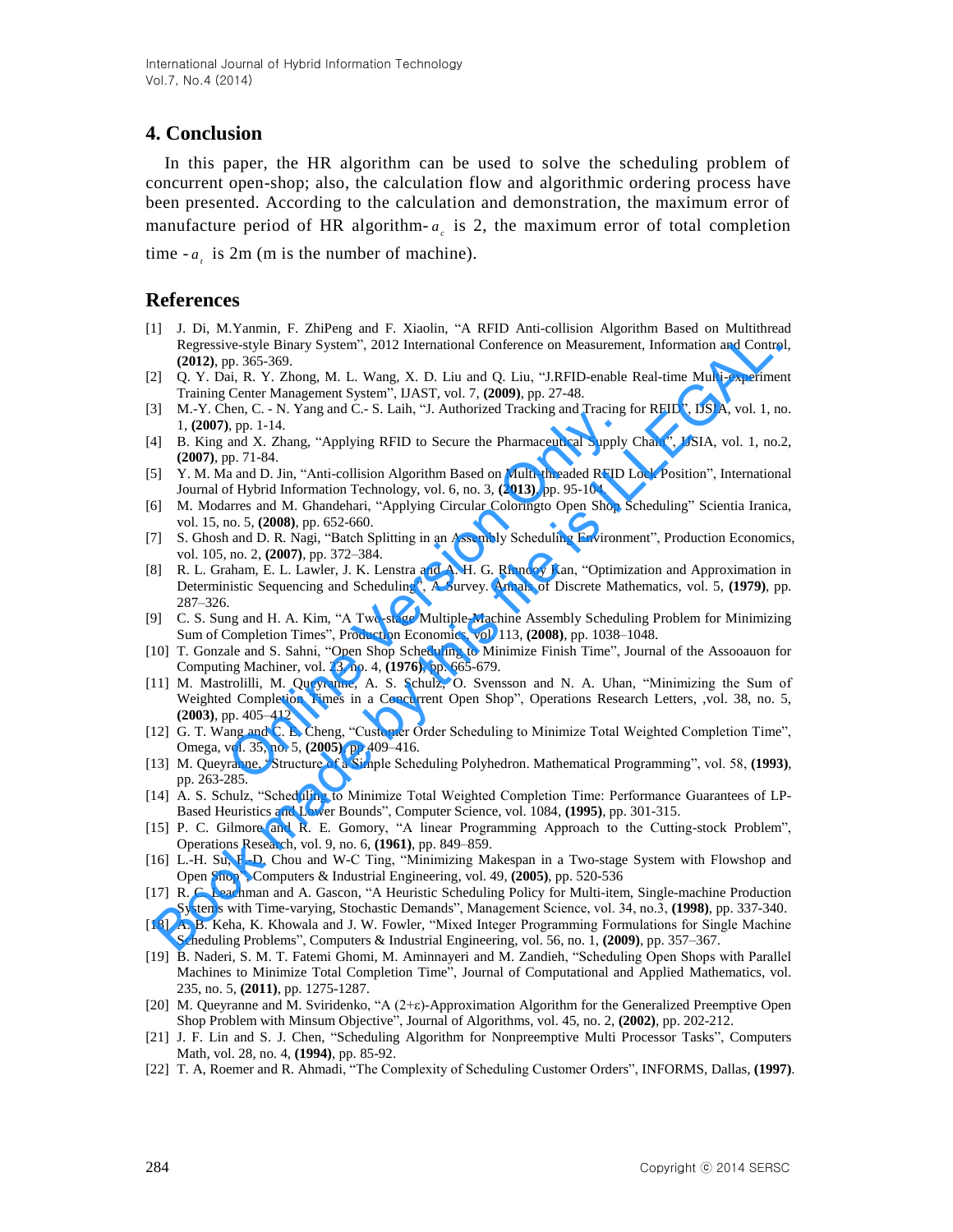- [23] C. S. Sung and S. H. Yoon, "Minimizing Total Weighted Completion Time at a Pre-assembly Stage Composed of Two Feeding Machines, International Journal of Production Economics, , vol. 54, no. 3, **(1998)**, pp. 247–255.
- [24] C. T. Ng, T. C. E. Cheng and J. J. Yuan, "Concurrent Open Shop Scheduling to Minimize the Weighted Number of Tardy Jobs", Journal of Scheduling, vol. 6, no. 4, **(2003)**, pp 405–412.
- [25] H. L. Huang and B. M. T. Lin, "Concurrent Openshop Problem to Minimize the Weighted Number of Late Jobs", Multiprocessor Scheduling, vol. 8, **(2007)**, pp. 215-220.

### **Author**



**Di Jin**, master, lecturer, School of computer and information engineering, Harbin University of Commerce.